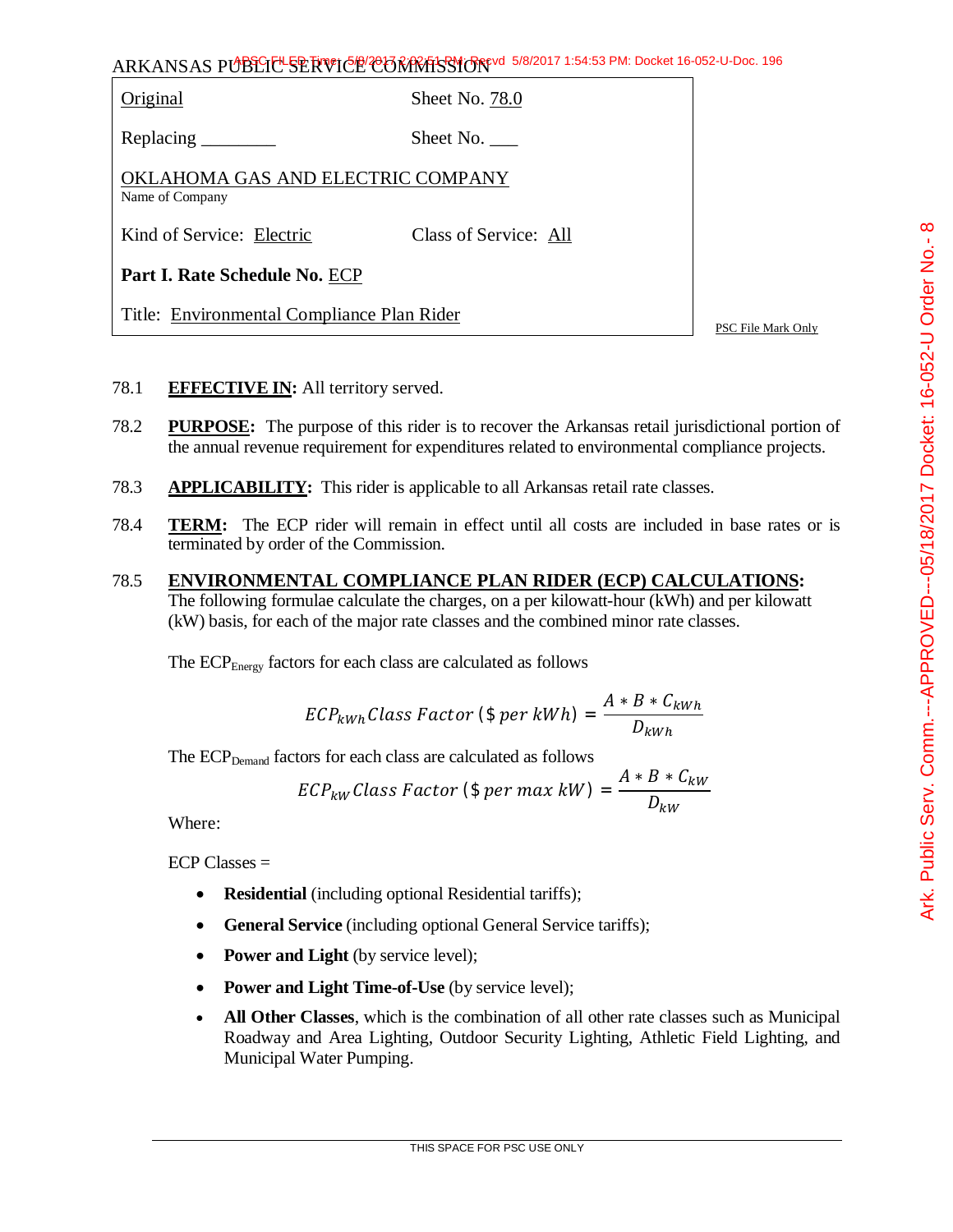|                                                      | ARKANSAS PUBSCIUL SERVICE COMMISSION Recvd 8/27/2018 2:55:52 PM: Docket 18-049-TF-Doc. 12 |  |
|------------------------------------------------------|-------------------------------------------------------------------------------------------|--|
| 1 <sup>st</sup> Revised                              | Sheet No. 78.1                                                                            |  |
| Replacing Original                                   | Sheet No. 78.1                                                                            |  |
| OKLAHOMA GAS AND ELECTRIC COMPANY<br>Name of Company |                                                                                           |  |
| Kind of Service: Electric                            | Class of Service: All                                                                     |  |

**Part I. Rate Schedule No.** ECP

Title: Environmental Compliance Plan Rider

PSC File Mark Only

- $A =$  Arkansas Jurisdiction ECP Revenue Requirement
- B = Production Demand Allocator for the ECP class, adjusted to exclude jurisdictions not at issue
- $C_{kWh}$  = Percentage of the revenue requirement for each rate class allocated to kilowatt-hours
- $C_{kW}$  = Percentage of the revenue requirement for each rate class allocated to kilowatts
- $D_{kWh}$  = Annual kWh for each ECP Class
- $D_{kW}$  = Annual billing kW for each ECP Class

Where:

**A) Arkansas Jurisdiction ECP Revenue Requirement:** The revenue requirement will be calculated as described in Docket No. 15-034-U, and, shall be based upon the most recently approved return on rate base (ROR) adjusted for income taxes, reflective of the change to the federal corporate income tax rate as a result of the Federal Tax Cuts and Jobs Act effective January 1, 2018, for any Plant In Service costs and an Allowance for Funds Used During Construction ("AFUDC") for any applicable Construction Work in Progress ("CWIP") costs. Only those project expenditures included in Docket No. 15-034-U shall be recovered as part of this rider.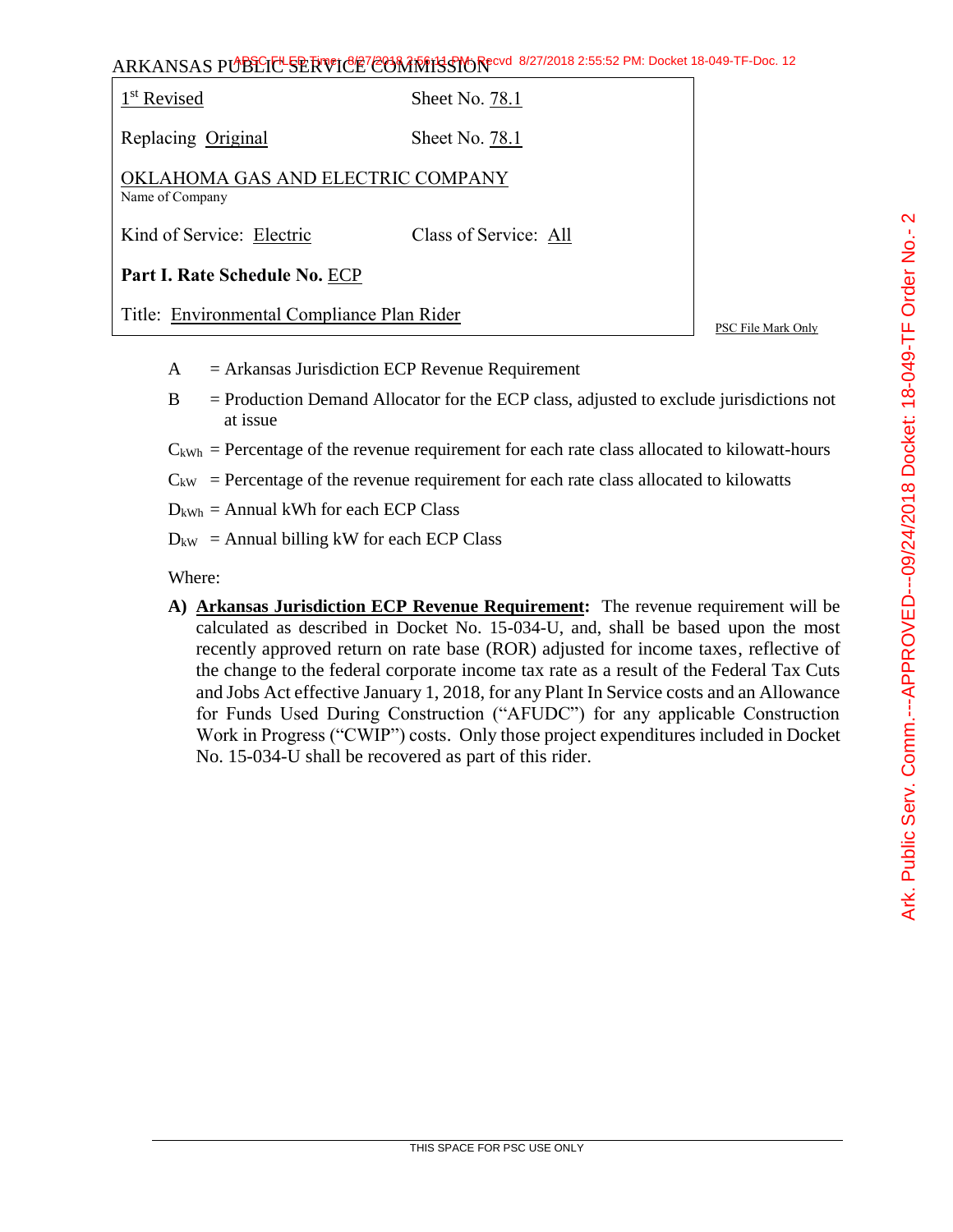ARKANSAS PUBLIC SERVICE COMMISSION 5/8/2017 1:54:53 PM: Docket 16-052-U-Doc. 196

| Original                                             | Sheet No. 78.2        |                    |
|------------------------------------------------------|-----------------------|--------------------|
|                                                      | Sheet No. $\_\_$      |                    |
| OKLAHOMA GAS AND ELECTRIC COMPANY<br>Name of Company |                       |                    |
| Kind of Service: Electric                            | Class of Service: All |                    |
| Part I. Rate Schedule No. ECP                        |                       |                    |
| Title: Environmental Compliance Plan Rider           |                       | PSC File Mark Only |

**A) Allocation Factors:** The Class Allocator Percentage is the most recently approved production demand allocation factor adjusted to exclude jurisdictions not at issue. The Class kWh and kW Allocator Percentages are the kWh and kW revenues, approved by the APSC from the Company's latest base rate filing, by percentage of total kWh and kW revenues.

| <b>ECP Class</b>            | <b>Class</b><br><b>Allocator</b><br>Percentage | <b>Class kWh</b><br><b>Allocator</b><br><b>Percentage</b> | <b>Class kW</b><br><b>Allocator</b><br><b>Percentage</b> |
|-----------------------------|------------------------------------------------|-----------------------------------------------------------|----------------------------------------------------------|
| Residential                 | 39.2117%                                       | 100%                                                      | 0%                                                       |
| <b>General Service</b>      | 11.4130%                                       | 100%                                                      | $0\%$                                                    |
| Power and Light             |                                                |                                                           |                                                          |
| Service Level $1 & 2$       | 1.3870%                                        | 37%                                                       | 63%                                                      |
| Service Level 3             | 8.0262%                                        | 30%                                                       | 70%                                                      |
| Service Level 4             | 0.1061%                                        | 8%                                                        | 92%                                                      |
| Service Level 5             | 17.7339%                                       | 24%                                                       | 76%                                                      |
| Power and Light Time-of Use |                                                |                                                           |                                                          |
| Service Level 1             | 9.4933%                                        | 56%                                                       | 44%                                                      |
| Service Level 2             | 1.3210%                                        | 67%                                                       | 33%                                                      |
| Service Level 3             | 7.3026%                                        | 64%                                                       | 36%                                                      |
| Service Level 4 $& 5$       | 3.2182%                                        | 40%                                                       | 60%                                                      |
| <b>All Other Classes</b>    | 0.7871%                                        | 100%                                                      | 0%                                                       |
| Total                       | 100%                                           |                                                           |                                                          |